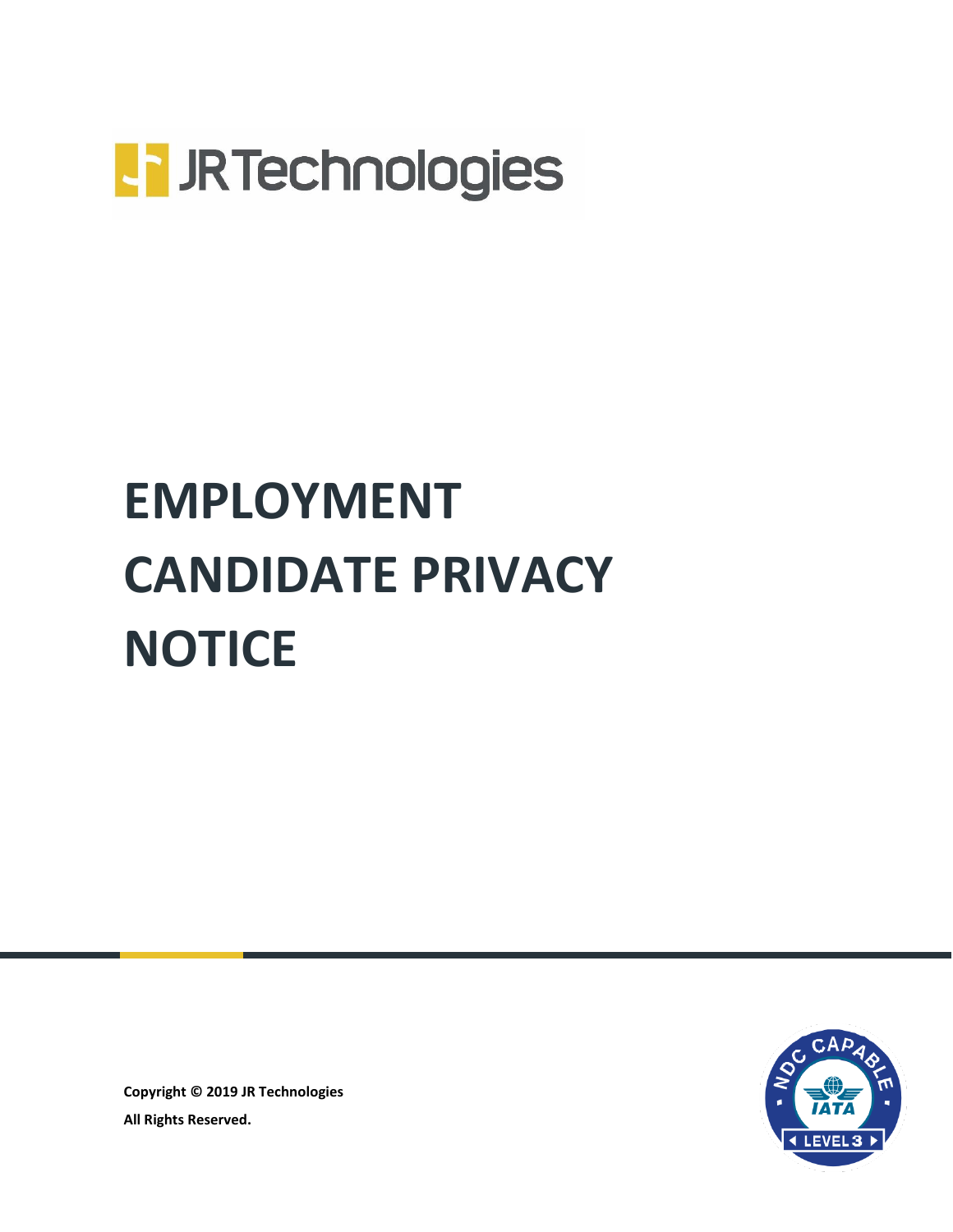JR Technologies Inc., JR Technologies Ireland and JR Technologies P.C. (hereafter referred to as "JR Technologies", "us", "we") respect your privacy and are committed to protecting your personal data. As part of this approach, and under the General Data Protection Regulation (EU) 2016/679 ("GDPR") and the local data protection law, we have published this notice to inform you of how and why your personal data will be used, and how long it will be retained.

## **Collection and processing of personal data**

According to the stage of recruitment you are participating in, we collect the following data:

Stage 1: Submit your resume for a specific job opening or to express career opportunity interest

- Name and Surname
- Age & Gender
- Contact Details (phone numbers, email, physical address)
- Details of Education & Qualifications
- Details of previous employments
- Military Service status (for male candidates)
- Any other information provided by candidates through job search websites, email, personal interviews and/or any other method.

Stage 2: Interview with HR representative and/or senior staff

 Disclose whether the candidate is subject to any non-competition limitations in their future employment

Stage 3: Receive an Invitation to Submit documents

- Copies of identification documents (ID card, passport)
- Copies of other documents (diplomas, certificates and degrees, work permits, etc.)
- Copy of Criminal Record

Stage 4: Review of Candidacy

 Any personal data provided to us by relevant sources such as references, previous employers, educational institutions etc. This data may include periods and performance during previous employment, verification of the information that you have provided in the previous recruitment stages.

Stage 5: Receive a Job Offer

- Other identification details (TIN, Social Security number AMKA)
- Phone number of Emergency Contacts
- Marital Status

#### Sources of collecting personal data

- You the candidate
- Your named references
- Social Networking sites, such as LinkedIn, etc., where you are a member.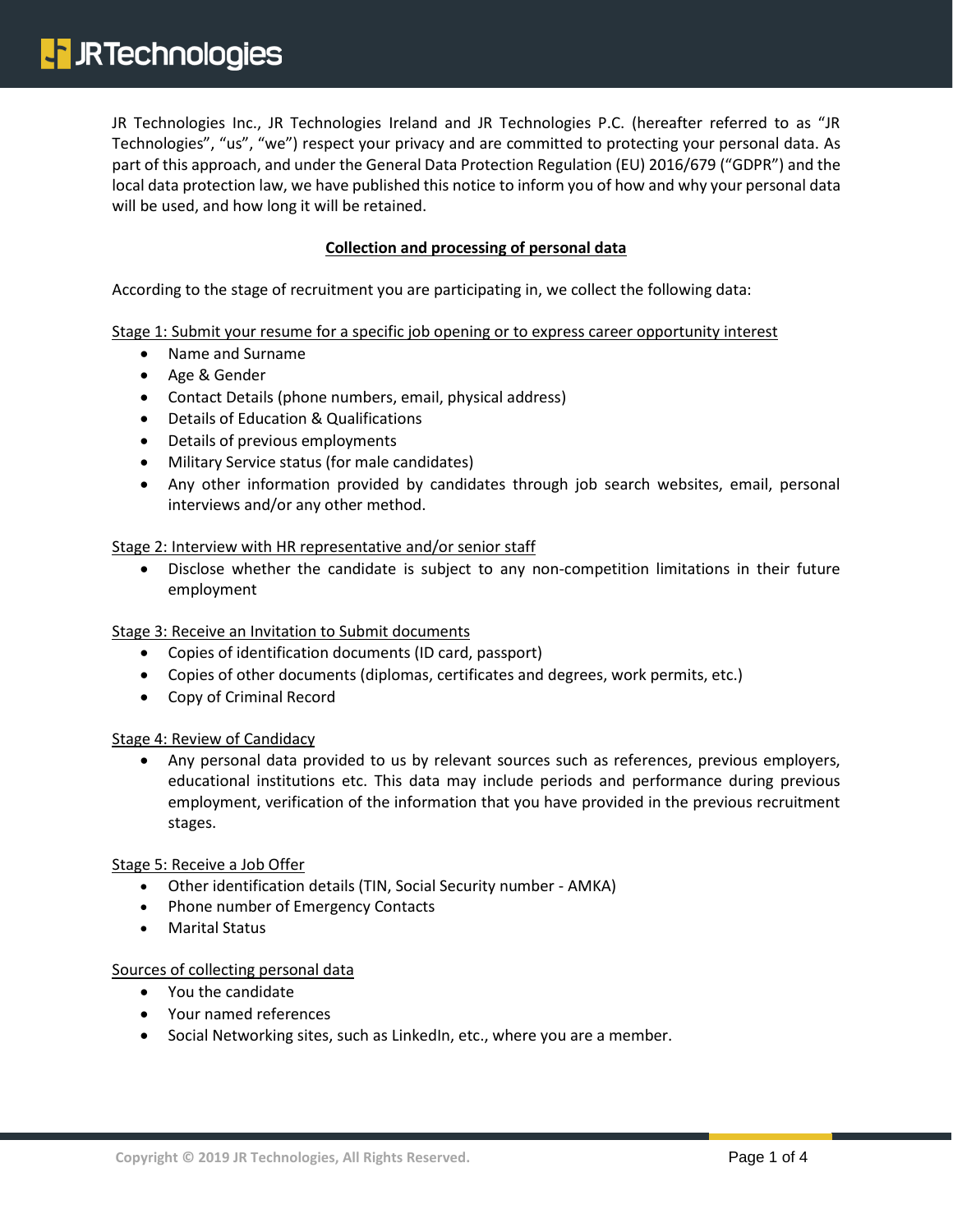### **Purposes of Processing**

We collect and process the abovementioned data about you for the following purposes:

- To process your candidacy, access your skills, qualifications and total suitability for the role.
- To communicate with you during recruitment process.
- To create and maintain records concerning your candidacy and related to our hiring process.
- To comply with all requirements, defined by relevant laws and regulations.
- To find suitable candidates to fill vacancies.

We may use third parties/associates /specialized personnel to select candidates for evaluation based on specified criteria it has set. However, the process of finding suitable candidates is not automated and any decision related to choosing people to fill any position is made by our staff.

#### **Legal Basis**

Recruitment of suitable personnel constitutes our legitimate interest and the legal basis for the collection and process of your personal data. According to recruitment process, as described above, we will inform candidates, whether or not it is obligatory to provide the personal data requested at any time, for the process to move further. In the event of failure to provide some of the requested information, for example a failure to send a criminal record, we will not be able to assess the candidates for the particular position for which they have applied.

When candidates send resumes or personal information to JR Technologies on their own initiative, without having announced that any particular position is vacant, potential candidates give their consent to the processing of their data in accordance with the applicable legislative framework and this Notice.

#### **Data Transfer**

JR Technologies will transfer candidate's personal data to appointed associates to complete recruitment process. Before disclosing any information to a third party, we will ensure that each recipient has committed to adhering to strict safety standards and to maintaining confidentiality.

In the event of a merger and/or acquisition, JR Technologies may disclose the information on the candidate employees to interested third parties.

JR Technologies does not sell or market candidate employees' data to third parties. The Company may be obliged to disclose certain candidate data to third parties, such as government authorities, in accordance with applicable laws. In addition, the Company may disclose candidates' data if this is necessary to protect its legal rights in accordance with applicable laws.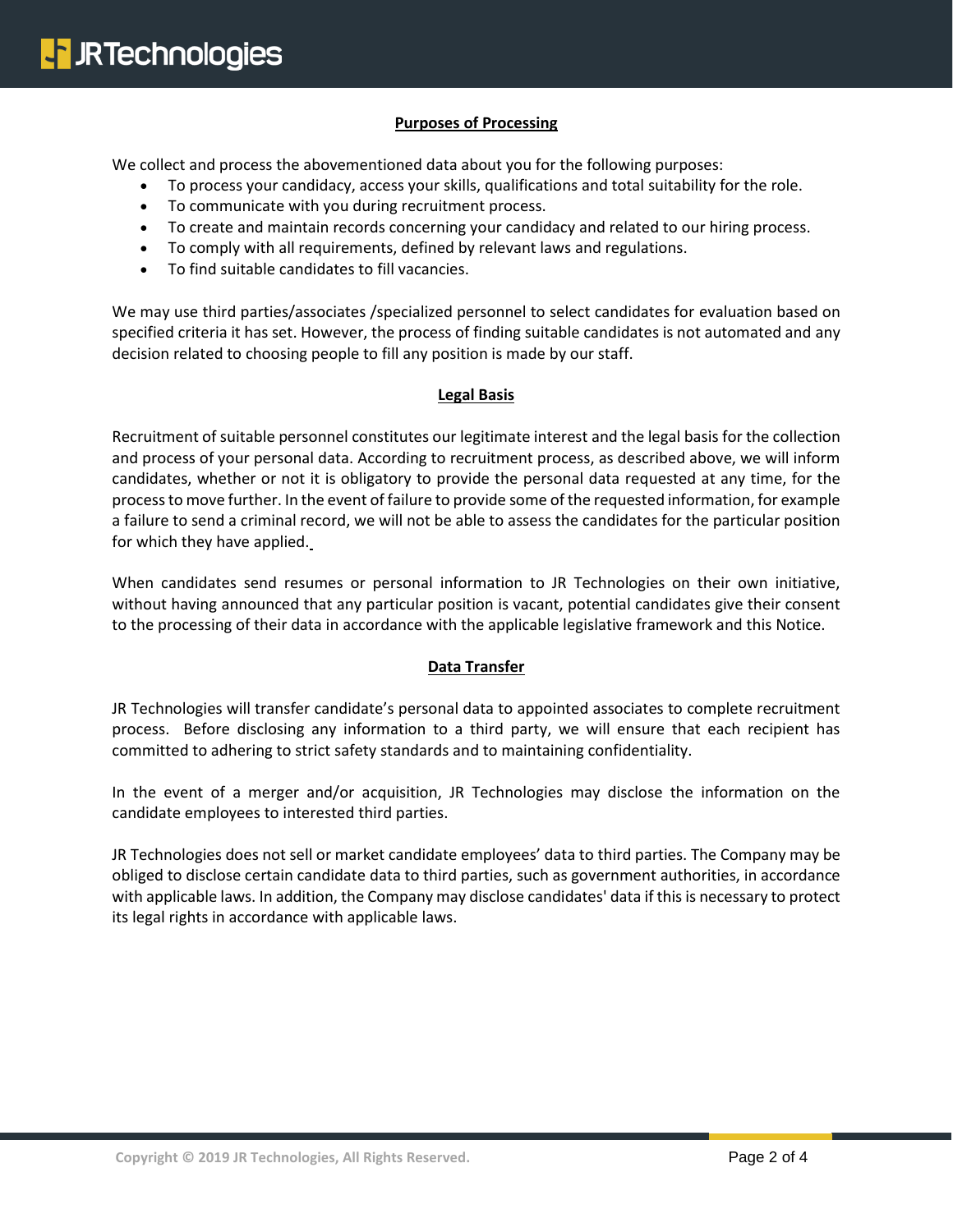#### **Data Security, Storage and Retention**

JR Technologies takes appropriate security measures to ensure all personal data is kept in the best possible manner and to prevent accidental loss, used or accessed in an unauthorized way, altered or disclosed. Access to your personal data is limited to those employees, agents, contractors and other third parties, who have a business need-to-know. The abovementioned users are bound to confidentiality terms and act according to procedures, which are placed to deal with any suspected data security breach. In case of such an incident, you and any applicable regulator will be notified, where we are legally required to do so.

Personal data that you shared with us, is stored on servers located in EU and is not transferred to third countries. Countries that are part of the European Union & European Economic Area are considered to provide high level of protection of personal data as they are bound by General Data Protection Regulation 2016/679. If in the future, we are forced to transfer any personal data to outside EU and EEA, you and any applicable regulator will be notified, where we are legally required to do so.

Depending on which stage of the recruitment process, as described above, you participate in, your data will be retained accordingly:

- Stage 1: If your candidacy remains at this stage, your data will be retained for 2 years.
- Stage 2 & 3: If your candidacy remains at one of these stages, your data will be retained for 3 years

If your candidacy is successful and you accept one of our job openings, your data will be retained, even after your contract discontinues, to comply with public authority's specifications and requirements.

Data retention in the abovementioned time periods, aim to substantiate, in an event of a legal claim, that we have conducted the recruitment process in a fair and transparent manner and have not discriminated against any candidate. We further retain such personal data in case a similar role becomes vacant within the data retention period, do that we can contact you, should you be a suitable candidate.

If you wish to revoke the above consent at any time by sending a written request to the following email address: dpo@jrtechnologies.com